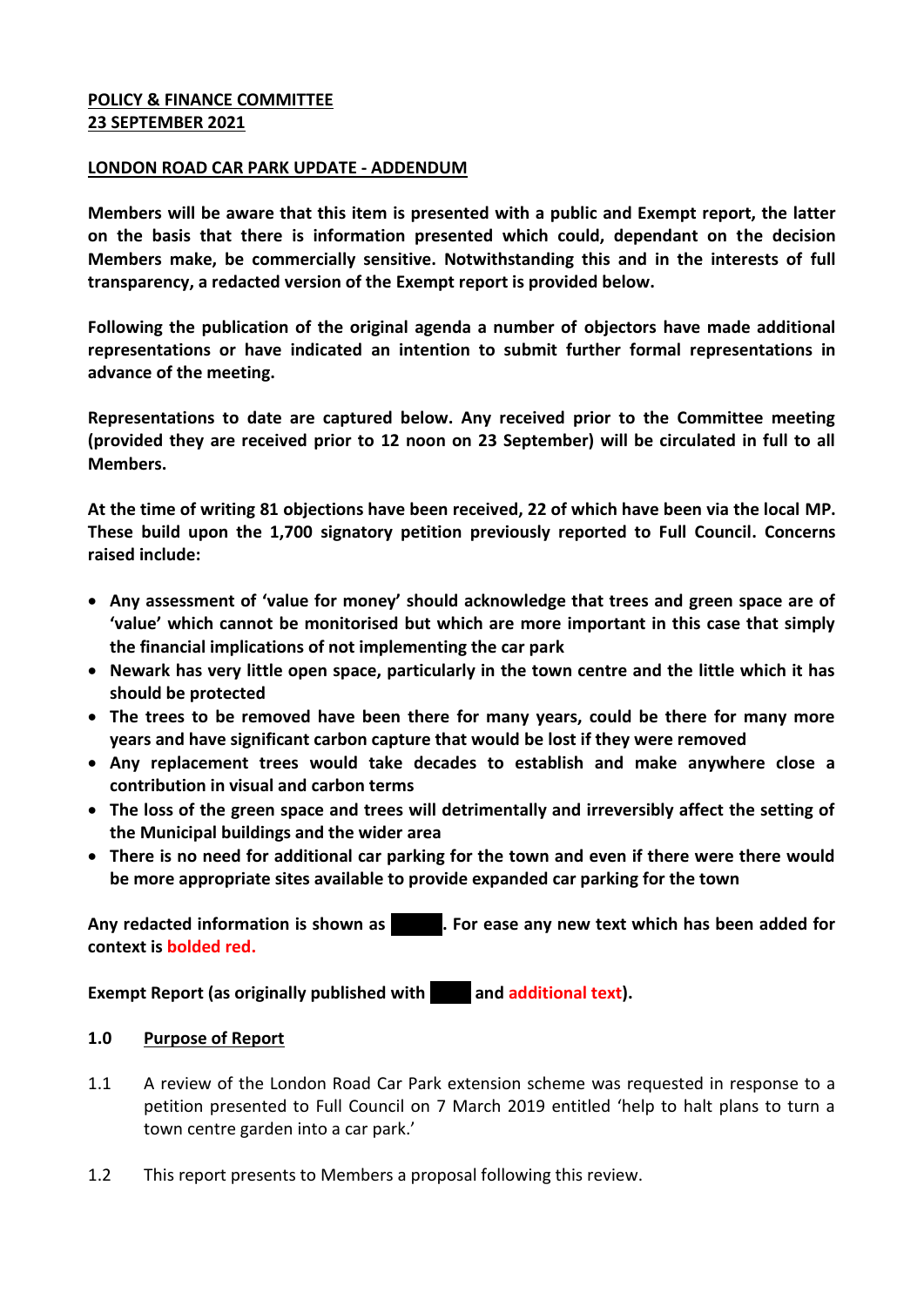

#### **2.0 Background Information - Timeline**

- 2.1 Following a period of marketing the Council sold the former Municipal Buildings and its associated green space to Datch Properties Ltd. (DPL) on 1 November 2016 for £450,000. As of August 2021 the buildings within the site are owned by JAJ.
- 2.2 The current London Road Car Park has 163 car parking bays. 149 of these 163 bays are chargeable car parking spaces plus 12 disabled bays. Two bays are assigned to the Royal Air Force Association (RAFA) club and there is one motorcycle bay (not a full bay). The net income between April 2019 and March 2020 from this car park was £284,996.89
- 2.3 The Council had, up until 2019 also been running the car park next to the former Municipal Buildings, known as the London Road Annex (consisting of 28 spaces surrounding the building, the area in yellow on figure one) on a 50-50 profit share basis with DPL. This secured circa £15k of income for the Council per annum as exampled by the £30,791.26 net income between April 2018 and March 2019 (with £15,395.63 less cost of that income being paid to DPL as a result of the 50-50 profit share arrangement).
- 2.4 During the operation of the London Road Annex DPL approached the Council to suggest an extension to the London Road car park utilising existing green space between the former Municipal Buildings and Library (the area highlighted in blue in figure one above). The proposals for this extension were presented to Policy & Finance Committee on 30 November 2017 which consisted of a 25 year lease, started on 22 January 2019, for the land at £30k per annum (following a 2 year lease-free period) together with indicative construction costs of £115k for the provision of 36 additional spaces. This proposal was forecast to generate expected additional income of £59k per annum; hence, the Council would generate an additional £29k net income per annum. For awareness, the proposed scheme would create 36 spaces, but only 31 next additional spaces due to the loss of spaces on entry to the site via London Road Car Park.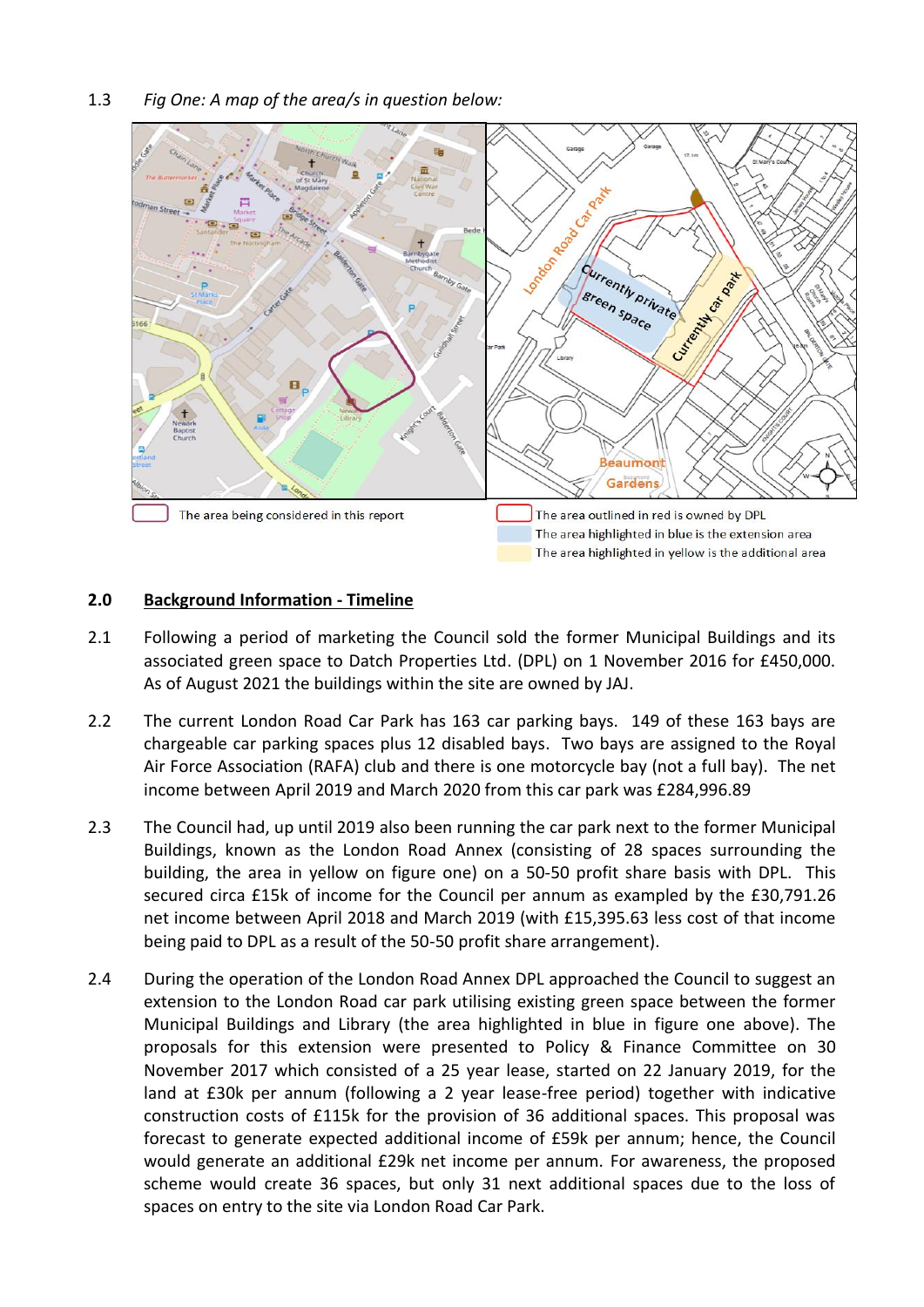- 2.5 The Committee unanimously approved the recommendation and the relevant budgets were added into the Capital Programme and revenue budgets accordingly.
- 2.6 The agreement for the lease obliges the Council to (once planning permission had been granted) develop the land into a car park.
- 2.7 Following the grant of planning permission for the car park extension at the Planning Committee in November 2018 (8 votes for, 5 votes against and 1 abstention) lease terms were finalised with DPL.
- 2.8 The lease for this land which includes the creation of a car park was signed between the Council and DPL on 22 January 2019. This lease requires to the Council to:
	- 1. Create the car park at its expense after grant of permission.
	- 2. After a rent free period of 2 years to pay to DPL, or any successor in title, £30k per annum for a minimum period of 25 years (regardless of whether or not the land has been developed as a car park).
- 2.9 The lease explicitly states that the first opportunity the Council has to break the lease is after 15 years with a 6 months' notice. This means the Council is tied to the current arrangements until January 2034, unless an alternative is negotiated.

### **Background Information and Data – Use and Income of the London Road Car Park**

2.10 Across the Council's car parks there has been an 1.79% increase in parking income between 2019 and 2020, indicating an increase in the number of cars/trips to park in Newark (on the basis that parking tariffs have remained the same since 2017). The impact of the Covid Pandemic in March 2020 and lasting through to June 2021 has made any assessment of car park usage impracticable due to the nature of the lockdown effecting the town centre economy. Therefore, this review can only consider data and information up to March 2020.

| Parking Tariffs 2020/21 |       |                   |       |  |  |
|-------------------------|-------|-------------------|-------|--|--|
| <b>Inner Town</b>       |       | <b>Outer Town</b> |       |  |  |
| 30 min                  | £0.50 |                   |       |  |  |
| 1 hour                  | £1.00 | 1 hour            | £1.00 |  |  |
| 2 hours                 | £1.50 | 2 hours           | £1.50 |  |  |
| 2-3 hours               | £2.50 | 2-4 hours         | £2.00 |  |  |
| 3-4 hours               | £4.50 | 4- 5hours         | £2.50 |  |  |
| Over 4 hours            | £7.50 | Over 5 hours      | £3.00 |  |  |
| After 6pm               | £1.00 | After 6pm         | Free  |  |  |
|                         |       |                   |       |  |  |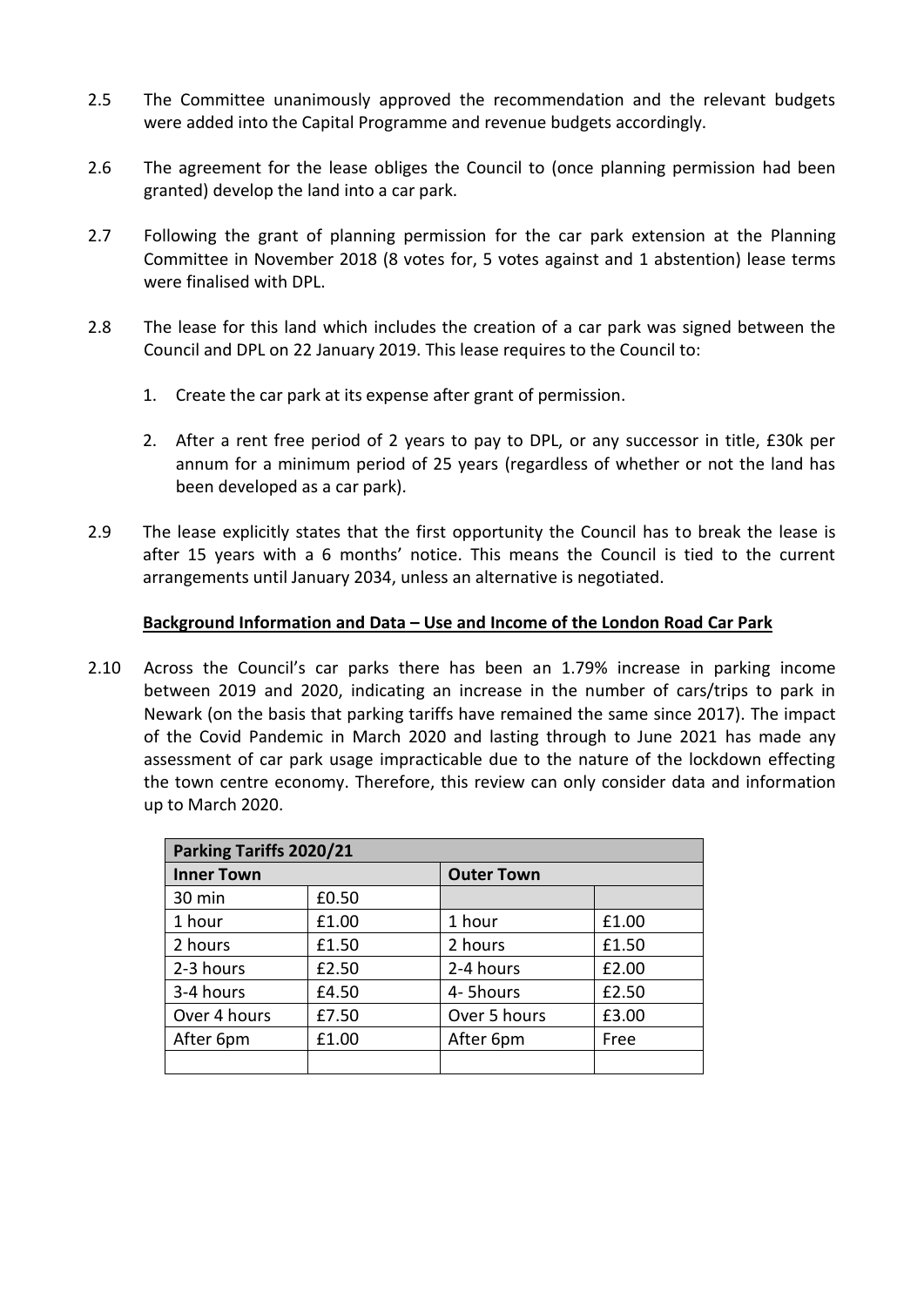| Car Parking Income - NSDC Car Parks Comparison 2017 - 2021 |                                                                                                                                                                       |             |             |             |             |  |
|------------------------------------------------------------|-----------------------------------------------------------------------------------------------------------------------------------------------------------------------|-------------|-------------|-------------|-------------|--|
|                                                            |                                                                                                                                                                       | 2017-2018   | 2018-2019   | 2019-2020   | 2020-2021   |  |
|                                                            | London Road (163 spaces)                                                                                                                                              | £292,982.91 | £283,426.45 | £284,996.89 | £65,961.78  |  |
|                                                            | London Road Annex (28 spaces)                                                                                                                                         | £27,169.52  | £30,791.26  | £34,587.57  | £336.66     |  |
| Inner Town                                                 | Town Wharf (60 spaces)                                                                                                                                                | £108,583.98 | £102,069.98 | £89,552.30  | £20,366.51  |  |
|                                                            | <b>Appleton Gate (59 spaces)</b><br>£85,117.02                                                                                                                        |             | £85,369.43  | £82,316.97  | £29,386.93  |  |
|                                                            | Riverside Arena (135 spaces)                                                                                                                                          | £80,403.72  | £79,246.04  | £82,146.55  | £19,021.69  |  |
| <b>Outer Town</b>                                          | Riverside (219 spaces)                                                                                                                                                | £78,214.38  | £78,402.18  | £84,602.11  | £19,021.69  |  |
|                                                            | Livestock Market/Castle House<br>$(103$ spaces)                                                                                                                       | £30,690.39  | £78,819.55  | £93,112.50  | £10,801.93  |  |
|                                                            | <b>Total for NSDC Parking</b>                                                                                                                                         | £703,161.92 | £738,124.89 | £751,314.89 | £164,897.18 |  |
|                                                            | Income Increase / decrease                                                                                                                                            | £34,962.97  | £13,190.00  | £586,417.71 |             |  |
|                                                            | Percentage Increase / decrease                                                                                                                                        | 4.97%       | 1.79%       | $-78.05%$   |             |  |
| <b>OTAL INCOME</b>                                         | Note: The parking tariff has remained consistent throughout.<br>The London Road Car Parks accounts for 38% and 42% of the total usage of the town centre<br>car parks |             |             |             |             |  |

| <b>CAR</b><br><b>PARK</b>                         | <b>LONDON</b><br><b>ROAD</b><br><b>LONDON</b><br><b>AND</b><br><b>ROAD</b><br><b>ANNEX</b><br><b>CAR</b><br><b>PARK</b><br><b>TICKETS SOLD</b> |                  | %<br>Increase /<br>decrease<br>from | <b>LONDON</b><br><b>ROAD</b><br><b>AND</b><br><b>LONDON</b><br><b>ROAD</b><br><b>ANNEX</b><br><b>CAR</b><br><b>PARK</b><br><b>TICKETS SOLD</b> |              | %<br><b>Increase</b><br>decrease<br>from<br>previous | <b>LONDON ROAD AND</b><br><b>LONDON</b><br><b>ROAD</b><br>ANNEX CAR<br><b>PARK</b><br><b>TICKETS SOLD</b> |                                          | % Increase /<br>decrease<br>from |
|---------------------------------------------------|------------------------------------------------------------------------------------------------------------------------------------------------|------------------|-------------------------------------|------------------------------------------------------------------------------------------------------------------------------------------------|--------------|------------------------------------------------------|-----------------------------------------------------------------------------------------------------------|------------------------------------------|----------------------------------|
|                                                   | $2017 -$<br>2018                                                                                                                               | $2018 -$<br>2019 | previous<br>year                    | 2018<br>$\blacksquare$<br>2019                                                                                                                 | 2019<br>2020 | year                                                 | 2019<br>$\overline{\phantom{0}}$<br>2020                                                                  | 2020<br>$\overline{\phantom{0}}$<br>2021 | previous<br>year                 |
| London<br>Road<br><b>Car Park</b>                 | 189878                                                                                                                                         | 227432           | 19.78%                              | 227432                                                                                                                                         | 196392       | $-13.6%$                                             | 196392                                                                                                    | 169831                                   | $-13.5%$                         |
| London<br>Road<br><b>Annex</b>                    | 20438                                                                                                                                          | 22090            | 8.08%                               | 22090                                                                                                                                          | 21161        | $-4.2%$                                              | 21161                                                                                                     | 20701                                    | $-2.2%$                          |
| London<br>Road<br><b>Car Park</b><br><b>Total</b> | 210316                                                                                                                                         | 249522           | 18.64%                              | 249522                                                                                                                                         | 217553       | $-12.8%$                                             | 217553                                                                                                    | 190532                                   | $-12.4%$                         |

- 2.11 This is similarly reflected in the 19.8% increase in the number of tickets purchased at London Road overall between 2018 and 2019. However, this has reduced in 2019/20. There has been an 8.08% increase in parking in the London Road Annex during 2018/19. The increase in the use of the Annex demonstrates that visitors were, prior to the Pandemic, using the overflow car park more frequently.
- 2.12 The planning permission allowed the formation of 36 additional spaces at London Road Car Park. The actual net gain is actually 31 spaces, as there is loss of spaces due to access to the site from the existing London Road Car Park.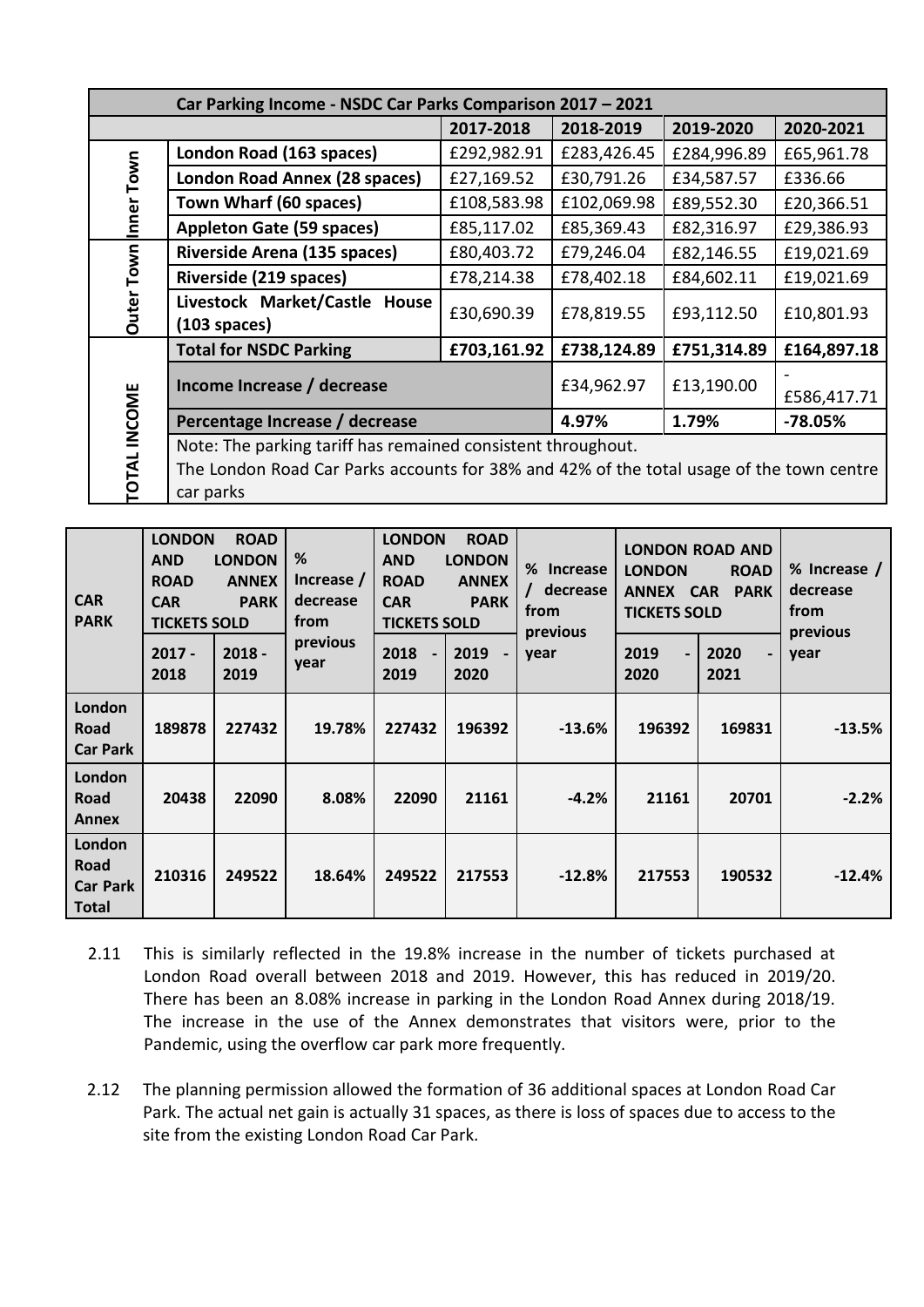- 2.13 As part of this review the Council commissioned an independent count of the London Road and Annex car parks in autumn 2019. This review noted the number of available spaces at half-hourly intervals throughout the day. A mix of term time, school holidays, weekdays, and weekends was used as part of an overall sample. The review did not have regard to driver behaviour in terms of whether a space may appear 'tight' to manoeuvre into. On both weekends and weekdays, between 10.30am and 3pm, typical usage resulted in the car park being 60-70% full at any one time.
- 2.14 It is clear that the London Road car parks remain the busiest in terms of ticket sales and overall income.

# **3.0 Wider Context**

- 3.1 The Newark Town Investment Plan and NSDC Economic Growth Strategy 2021-2026 include objectives that seek to repurpose town centre properties for residential use, and to increase footfall, dwell time and spend in the town. Newark will see a population increase over the coming years (9080 new homes by 2033) as a growing town, and it is appropriate to ensure that the infrastructure is suitable and utilised within the Town. It is also worth noting that the Municipal Buildings adjoining the site, which had remained vacant for over 3 years, have now been developed into residential apartments.
- 3.2 It is clear, as a matter of fact and law, that the Council remains in a contractual position where it is required to implement a car park on the land. There are ways in which the Council can negotiate its release from this contractual position should it consider this appropriate. To aid debate and discussion Members are presented with a range of options. The financial, legal, and other consequences of each option are explored below. For completeness, a number of options which have been discounted on the basis of discussions with the landowner and their legal representatives have also been referenced.
	- 3.2.1 **What level of demand is there, or is there likely to be?** Demand has shown to rise between years April 2017 to 31 March 2020. However due to the Pandemic in 2020 the data has shown a significant reduction. This anomaly should be discounted, however it will be important to monitor and evaluate the impacts of shopper trends post pandemic through to 2025. As data has shown income and ticket, sales at London Road have increased year on year identifying it as an accessible location that is well used. Even during the pandemic, the car park on London Road maintained the trend of accounting for 40% of the total usage of town centre car parks.
	- 3.2.2 **What do our communities want from our car parks?** In July 2020, the Community Consultation for the Town Investment Plan received a good response rate. On reviewing the data and responses it is worth noting at figure 5.1 'What people want to see more of' that approximately 60% of respondents wanted more car parking with only 10% stating they would like to see less. The key words in responses to the question on existing car parking included; 'Poor,' 'free,' 'more,' and 'better.'
	- 3.2.3 **Parking & Movement Strategy.** In late 2019, there was an intent to develop a Parking and Movement Strategy as part of the development of the Newark Town Investment Plan. Consultants were tasked to undertake the Town Investment Plan in January 2020 and to provide a town wide review of appropriate interventions to best make a transformation impact on the town. This included but was not limited to car parking and movement. In November 2020, formal consultation also took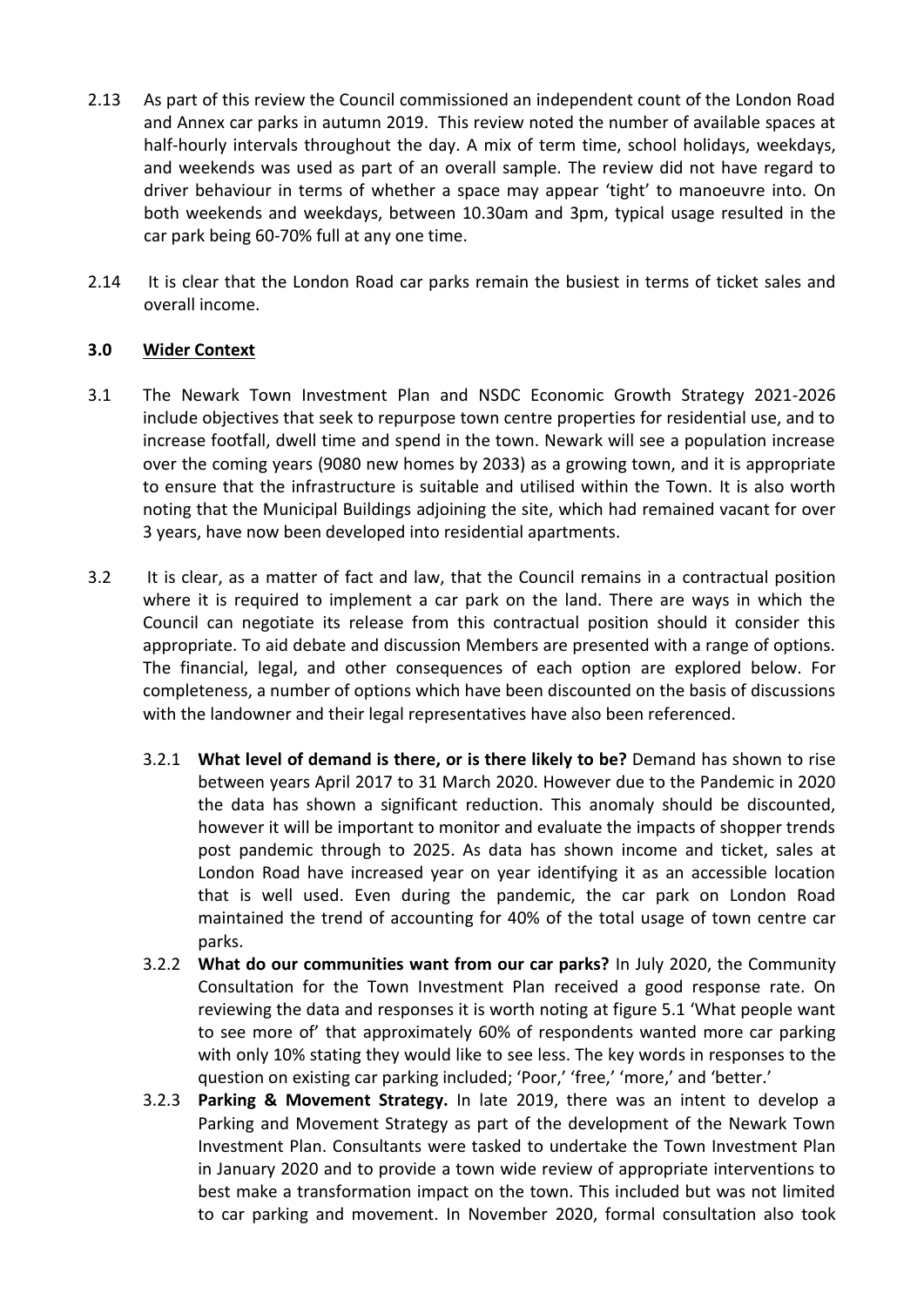place on the proposed A46 Newark northern bypass. Due to the nature of the pandemic, Officers received advice from transport consultants in the development of the Town Investment Plan that a study would be abnormal until such time that national restrictions are lifted and a more accurate assessment could be established. Moreover, it is necessary and appropriate to develop the Towns Fund projects and understand there impacts and influence on movements as part of developing future movement, spaces, and wayfinding strategies for the Town.

3.3 As part of the submitted petition to Full Council residents have made clear an expectation that any review of whether the Council should proceed with the London Road car park extension should involve a holistic analysis of all car parking within the town, specifically the volume of vacant spaces at various times and days. It is argued that additional car parking is not required if spaces are available in town centre car parks elsewhere. In the disputed event that spaces are unavailable at London Road it has been argued that additional car parking space should be provided for elsewhere rather than at London Road, or dealt with by alternative interventions such as promotion and provision of sustainable means of transport. A wider review of all car parks has not been undertaken in this instance. Should the Council choose not to build the car park extension it does not automatically follow that spaces on other car parks will be utilised. It is clear that London Road remains the busiest in terms of ticket sales and overall income.

This review has given regard to the following important facts:

- 3.4 **Legal Position:** Under the terms of the Agreement for Lease, signed on 22 January 2019, the Council is obliged to carry out the works to create the car park. The Council are unable unilaterally to break from the 25 year lease obligations, which include the payment of £30,000 rent per annum (after the initial two year rent free period) for 23 years from 2021. The first opportunity to break the contract is in January 2034. The Council are able to seek a negotiated surrender of the Lease, however the terms of this surrender or 'buy-out' will depend on the negotiating positions of both parties and the other opportunities open to DPL. Most landlords will require a premium to compensate them for the loss of an assured income stream over 23 years. In any event, planning permission for a car park will still exist and be capable of implementation given that planning permission runs with the land and not with the applicant. The only way to secure full control would be to negotiate a freehold purchase.
- 3.5 **The Annex:** The 50-50 profit share on the annex has not been continued since the sale of the Municipal Buildings, which have been awarded planning permission for residential development. This development is near completion with a number of the flats sold with allocated parking spaces. The Council made an in principle offer (subject to member approval) to acquire the additional land owned by DPL in January 2021 through the Council's s151 Officer, however this offer was rejected by DPL.
- 3.6 **Loss of Green Space approved:** In the car-parking scheme approved by Planning Committee in November 2018, it was clear that the four trees (detailed further at paragraph 3.8) would be removed, in addition to the grassed areas. Replacement planting includes four Rowan trees to be planted around the car park, a new hedgerow to be planted on the southern side and approximately additional 16 new trees to be planted in suitable nearby green space. This is a total of 20 trees in all, a net increase of 16. Further, there is also potential to install and create new cycle infrastructure on the site with funds received as part of the Town Fund.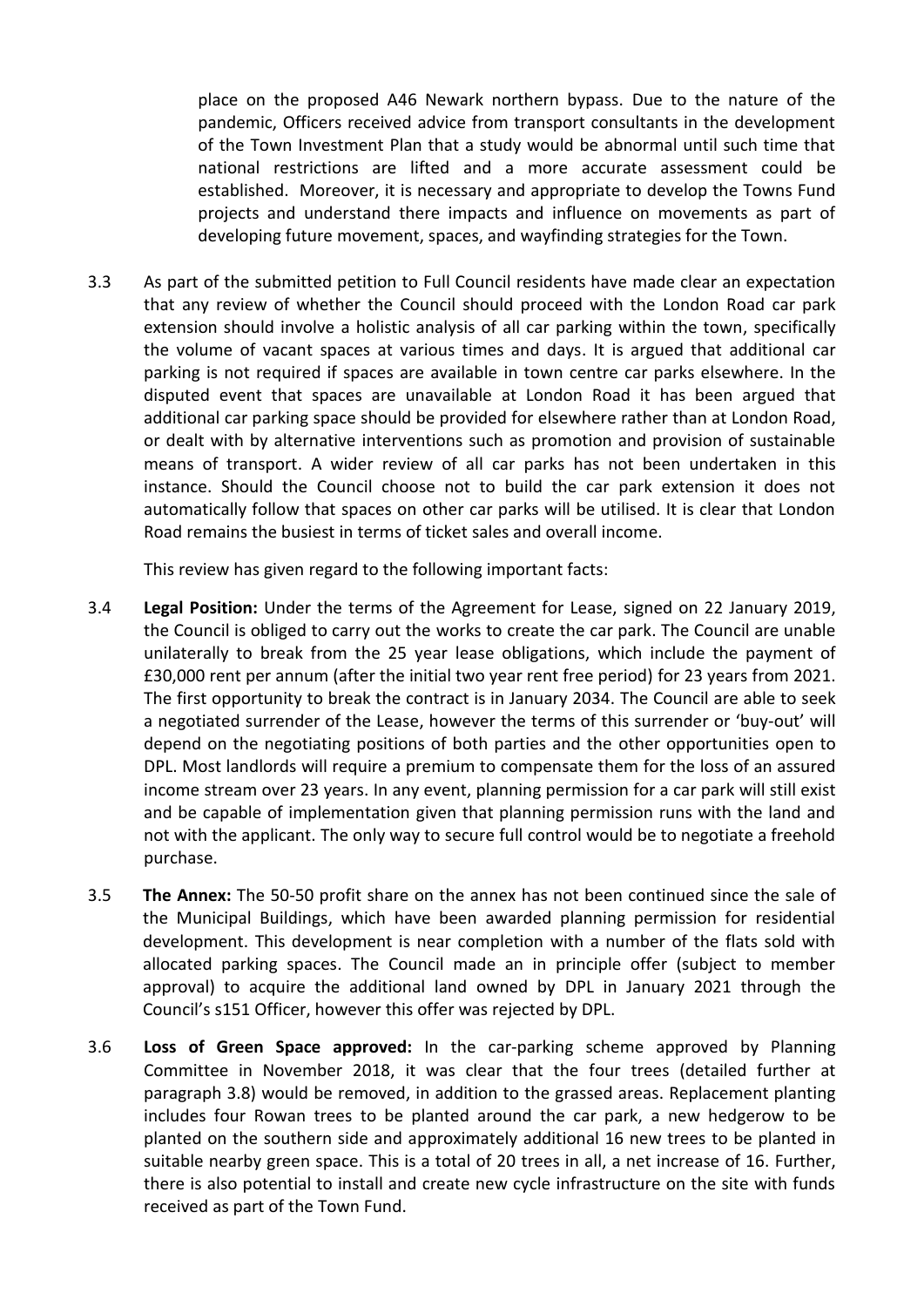- 3.7 **Planning Permission**: In November 2018, Planning permission was granted for the creation of a car park on the site, and this permission will lapse in November 2021. There are a number of options with this: 1) The Council allows this to lapse and seeks to secure new planning permission. This has the risk of not being approved, which will inevitably lead to the risk of repayment of the full capital value of the lease by DPL of the remaining term of the lease. 2) The Council undertakes a minimal start on site that adheres to the following with regard to work started for a planning permission to be kept active:
	- (a) Any work of construction in the course of the erection of a building;
	- (b) The digging of a trench which is to contain the foundations, or part of the foundations, of a building;
	- (c) The laying of any underground main or pipe to the foundations, or part of the foundations, of a building or to any such trench as is mentioned in paragraph (b);
	- (d) Any operation in the course of laying out or constructing a road or part of a road;
	- (e) Any change in the use of any land, which constitutes material development.

It is recommended that work is undertaken on site under one or more of these points before November 2021 to ensure the planning permission does not lapse.

- 3.8 An arboriculture assessment and tree survey was undertaken as part of the planning application for the car park extension. The report highlights a number of minor defects to the affected trees. The four trees to be removed as part of the approved scheme are:
	- 1. Sycamore, category B, identified as 'moderate' quality with an estimated remaining life expectancy of at least 20 years.
	- 2. Sycamore, category A (tree to be preserved in option C) identified as 'high' quality with an estimated remaining life expectancy of at least 40 years.
	- 3. Common Lime, category A, identified as 'high' quality with an estimated remaining life expectancy of at least 40 years.
	- 4. False Acacia, category B, identified as 'moderate' quality with an estimated remaining life expectancy of at least 20 years.

# **4.0 Options Appraisal**

- 4.1 The options available to the council are:
	- a) Seek to enter into negotiations to buy back the Land;
	- b) Implement the scheme which has planning permission (implement the 'Approved Extension' including the associated tree removal);
	- c) Implement a revised scheme (implement the 'Approved Extension' but retain one tree nearest the Municipal Building) subject to planning permission
	- d) Do nothing and provide a car park at some point prior to the end of the current lease.
- 4.2 Indicative costs/additional revenue generated for each option are captured in the table below. The expected Income represents the estimated additional income after the lease payment has been made over the remaining 22-year term of the lease (as the council is already in it's third year of the lease). This modelling does not assume any increase in the ticket value over that term or an increase in ongoing revenue maintenance costs, nor does it assume any annual fluctuations to behaviour. Hence, the total cost column represents the additional expected income over the lease less the capital cost required. Actual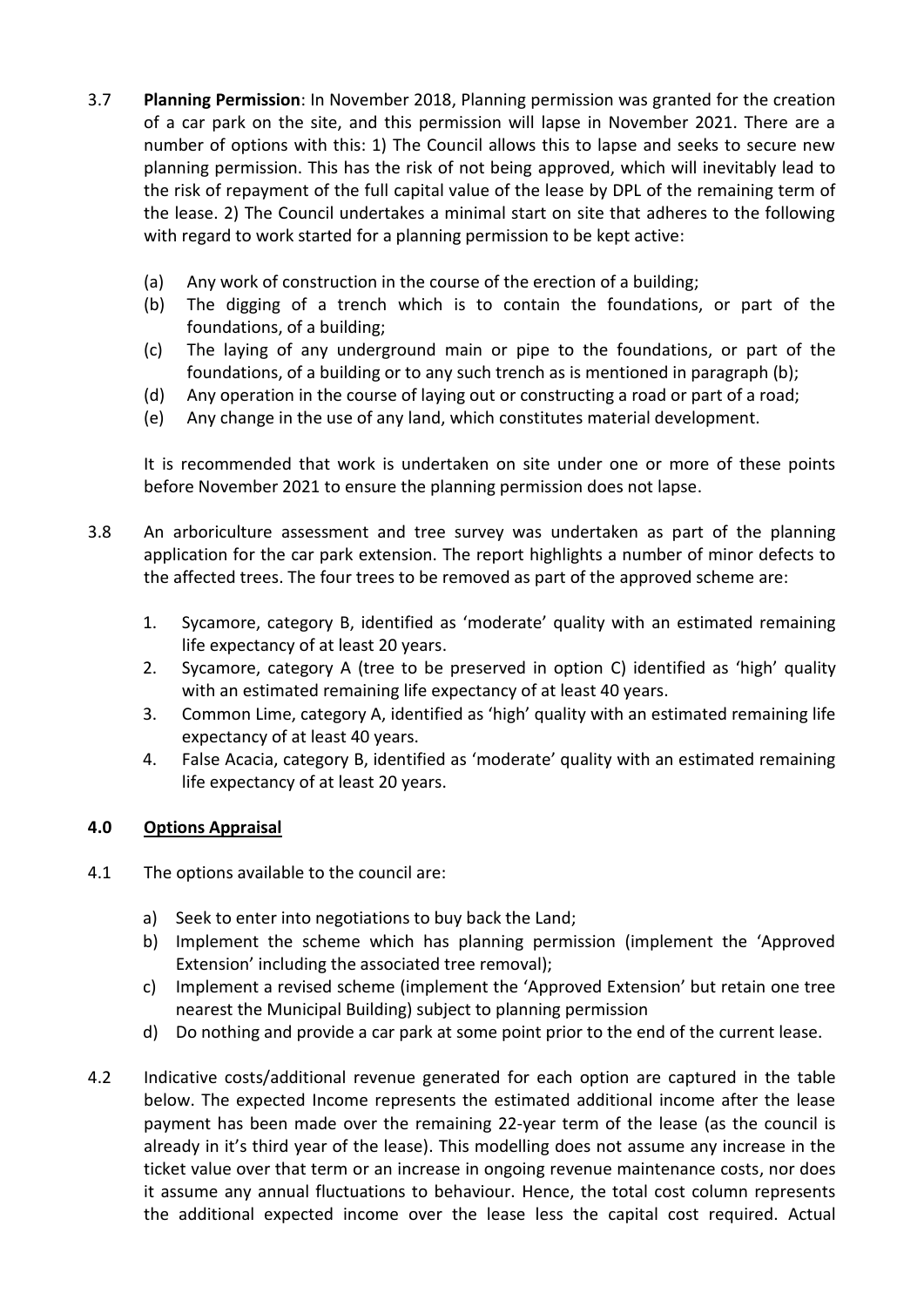receipts from the London Road Car park during 2019/20 (the last full year of consumption) have been used to approximate the annual value of an individual chargeable bay, which has then been extrapolated over the additional chargeable bays in each of the scenarios below.

| Option | <b>Additional</b><br>Chargeable<br><b>Bays</b><br>where<br>income<br>is<br>received by<br><b>NSDC</b> | <b>Capital</b><br>Spend<br><b>Required</b><br>(estimate) | Lease<br>Cost<br>(per<br>annum) | <b>Estimated</b><br><b>Additional</b><br><b>NET</b><br><b>Income</b><br>(per<br>annum) | <b>Expected</b><br>Income<br>over<br>Lease | <b>Total Cost</b><br>+Surplus<br>or<br><b>Deficit</b><br>(minus lease &<br>capital spend) |
|--------|-------------------------------------------------------------------------------------------------------|----------------------------------------------------------|---------------------------------|----------------------------------------------------------------------------------------|--------------------------------------------|-------------------------------------------------------------------------------------------|
| $A^*$  | $\mathbf 0$                                                                                           | £675,000                                                 | $\mathbf 0$                     | $\mathbf 0$                                                                            | $\Omega$                                   | $-£675,000$                                                                               |
| B      |                                                                                                       |                                                          |                                 |                                                                                        |                                            | $+£153,102$                                                                               |
| $C^*$  |                                                                                                       |                                                          |                                 |                                                                                        |                                            | $-£51,872$                                                                                |
| D      |                                                                                                       |                                                          |                                 |                                                                                        |                                            | $-E690,000$<br>$+$<br>Capital costs of<br>implementing<br>(plus<br>car park<br>inflation) |

\* This represents the landowners expectation for freehold purchase.

\*\* Large Tree at Municipal Building retained

\*\*\* Estimated as not procured

-

# **4.3 Option A: Buy out of the Lease/ Purchase the Freehold interest of the Land**

- 4.4 The Council is unable to unilaterally break from the lease obligations. Accordingly, this option would require the Council to seek a negotiated surrender or 'buy-out' from DPL. The lease has break options in favour of the Council in 2034 and 2039. However, there would be little incentive for DPL to agree to a surrender of the lease as the £30,000 per annum is effectively guaranteed by the Council and the council is under obligation to provide a car park before the end of the 25 remaining 22 year lease term. This represents a significant value to DPL. The surrender payment would therefore be significant  $-$  perhaps up to the number of years, (22 years), remaining in the lease i.e. £660,000.
- 4.5 For the avoidance of doubt a decision of this Council to 'buy-out' the lease would not mean that the car parking extension would not take place. A planning permission runs with the land and not with the applicant. Consequently DPL could implement the car parking (with another provider) to secure an income. In such circumstances, the greenspace and trees would be lost in any event.
- 4.6 It is recommended that lease buy-out is not appropriate.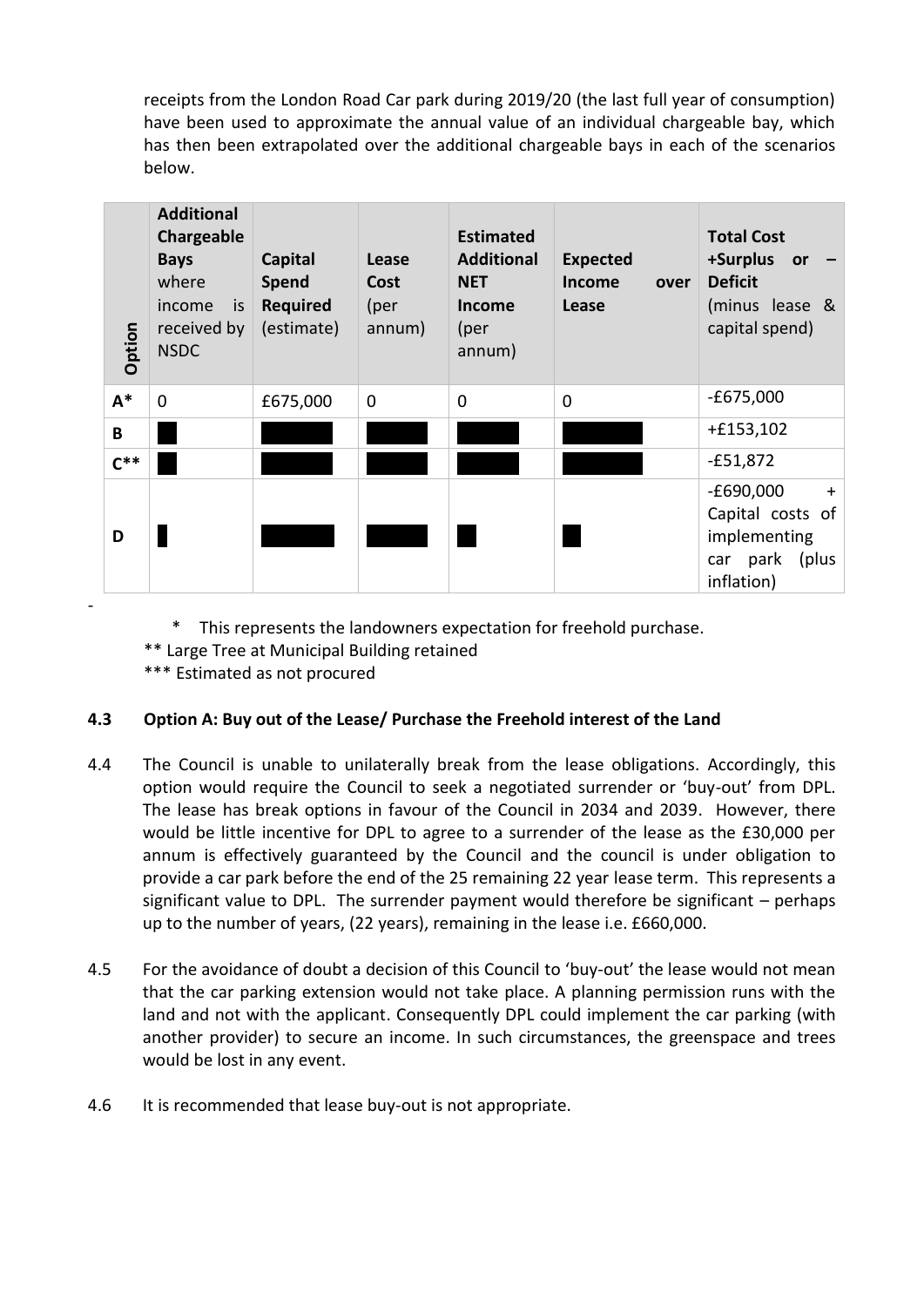4.7 The Council could instead seek to negotiate the acquisition of the site. Officers have asked the landowner, and has been informed that the asking price is £675,000. In August 2021, Officers instructed a professional valuation that stated the site

If the land was to be retained as open space it would be worth a negligible value with little market demand for such a use. Further, in August 2021, Officers formally wrote to the landowner via their legal representation asking if there was a willingness to sell. A response has been received asking the Council to provide a considered offer, a matter for debate as part of Members deliberations.

### **4.8 Option B: Do the scheme as proposed (including removal of trees)**

- 4.9 The Council is obliged under the terms of the lease to construct the car park before the lease comes to an end, subject to planning permission being granted. Permission was granted in November 2018.
- 4.10 The planning permission includes the removal of the trees from the site and represents a net gain in car parking provision under the Councils management creating 31 spaces.
- 4.11 London Road car park is one of the most popular car parks serving the town centre this has been demonstrated through an increase in ticket sales.
- 4.12 The estimated additional income from this option is **EAS EXAMPLE 1998 This option results in a net gain of £153,102 as shown in the table above over the remaining period of the lease.**
- 4.13 Whilst the car parking survey shows capacity within the existing car park, growth forecasts for the town up to 2033 and the very clear aspirations that visitor numbers and 'dwell time' in the town centre will continue to increase (linked to the Town Investment Plan, Community Plan, Economic Growth Strategy and Destination Management Plan for Newark) demonstrates the need for extra spaces. On this basis, implementing the scheme as already approved is legitimate. This is also in accordance with the terms of the lease the Council have already committed to.
- 4.14 As stated in 4.9, the Council have a legal obligation to construct the car park and pay DPL a rent of £30,000 per annum under the terms of the lease, which commenced on 22<sup>nd</sup> January 2019.
- 4.15 This option generates the maximum net income return to the Council, provides the maximum number of additional spaces, has planning permission and if not implemented would put the Council in breach of a legally binding agreement with DPL. On review of the current lease the Council does not have to build the car park before 2043, however this is not recommended as costs for development will increase, and no income will have been generated to offset the continued lease charge.

#### **4.16 Option C: Do the scheme as proposed, but retain one tree nearest the Municipal Building:**

4.17 This option would complete the scheme as approved but retain the largest tree nearest the Municipal Building. However, this would not amount to carrying out the works in full as per the lease.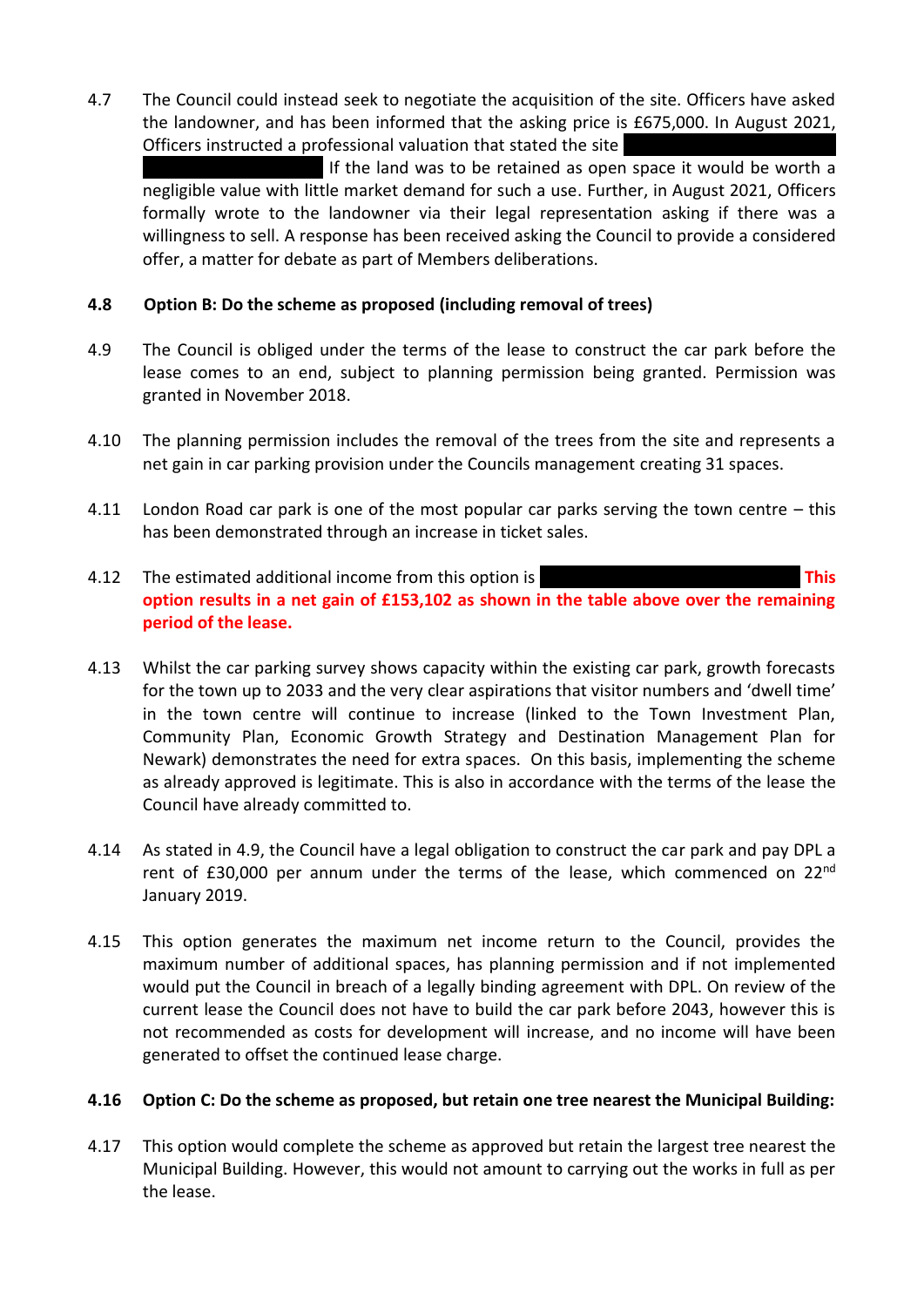- 4.18 This option would still remove a number of trees and as with Option B, would create a period of potentially adverse public response.
- 4.19 The number of spaces created would be 27. The net income generated would be proportionately reduced although the headline rent payable to DPL would remain the same.
- 4.20 This option would create a "one in, one out" approach to the car park, as it is not an approved access with the Highways Department at Nottinghamshire County Council stating this is not satisfactory. This has a range of secondary issues including, bottlenecking within the car park, and the potential reduction and loss of 3 spaces.
- 4.21 Option C generates an estimated annual income of **Earl a** after deducting the annual rental payment to DPL (option B generates an estimated annual income of **18,141).** This **option results in a net loss of £51,872 as shown in the table above over the remaining period of the lease.**
- 4.22 This option would require a new planning permission and procurement exercise **(with associated costs)**, which would extend the delivery time by 6-9 months. The risk is that the existing planning application lapses in November 2021 before this can be implemented and DPL seek compensation for the full value of the site should a new planning application not be approved. This cost could be in excess of £30k x 22 years = £660,000.
- 4.23 Officers recommend there is no real tangible benefit to pursuing this option in favour of Option B as this option C would create a period of potential adverse publicity with the loss of three trees, and would not amount to carrying out the works in full as per the lease. 4.23

#### 4.24 **Option D: Do nothing and provide car park back at 2044.**

- 4.25 The Council could also choose not to implement the Car Park construction until the end of the lease period. This is not recommended as the lease cost of £30,000 per annum would be ongoing until the term ends and the Council will be required to build the car park at the end of the lease. This would have the detrimental effect of costing £660,000 in lease costs over the remaining term of the lease with no income over that period, and increased capital costs at end of lease period which, given inflation data from 1999-2021 would equate to a minimum 56% increase on capital costs in comparison to 2021 when implemented in 2043. There would also be on-going revenue costs over the period of the remaining 22 year term in maintaining the green space
- 4.26 It is not recommended that this option D is pursued on the basis of costs and likely outcome that the car park, which has planning permission, will be implemented in any event without a freehold purchase. Moreover, the policy landscape in 2043/4 is unknown and may affect the ability implement the car park and satisfy its lease obligations.

#### **4.27 Alterative Options no longer available.**

4.28 Officers have reviewed other options for developing further or alternative car parking via Baldertongate. This has included the provision of public and residents car parking (the latter for occupiers of the former Municipal buildings), the possibility of relocating disabled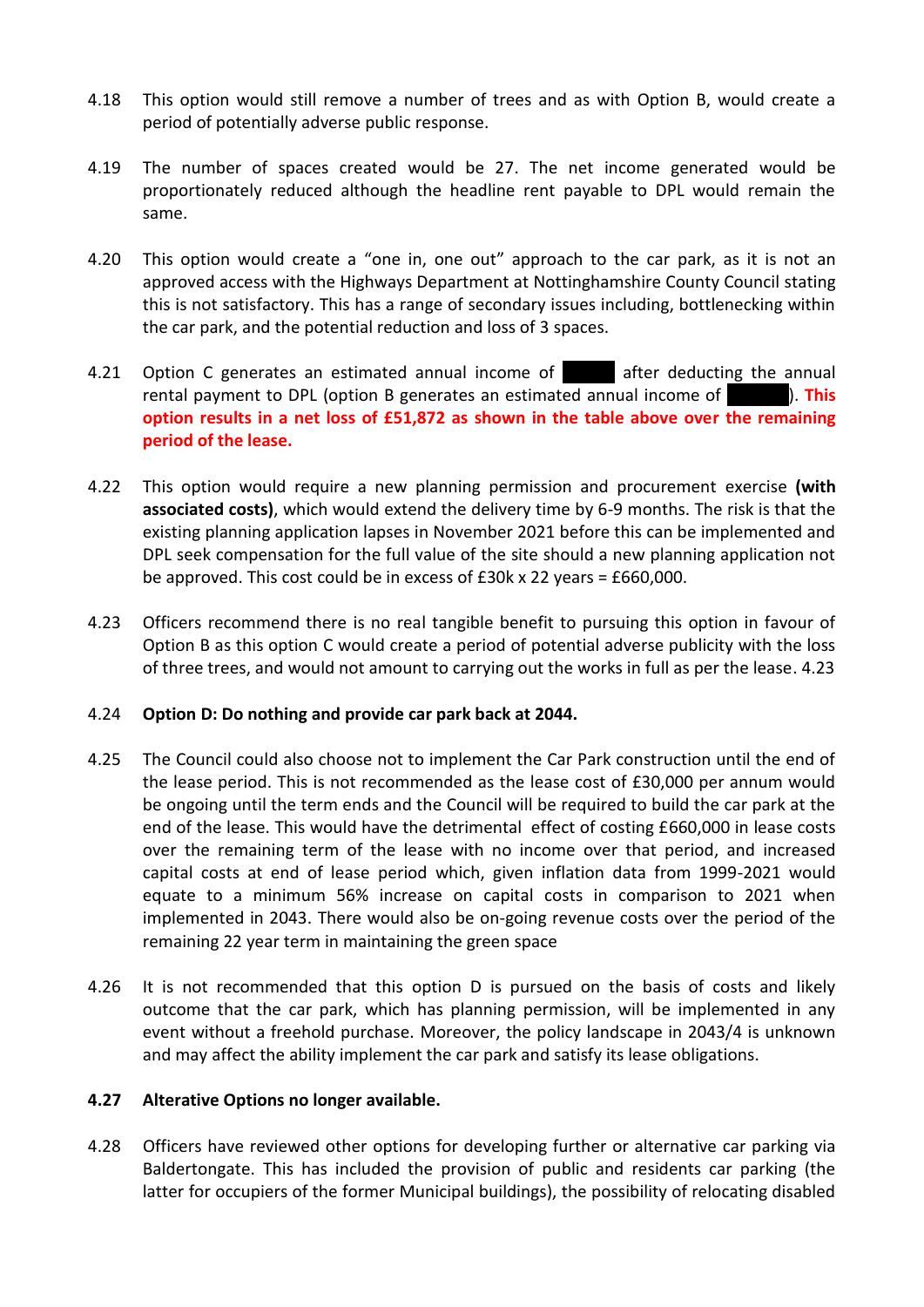parking bays from the exiting London Road car park, and the ability to install a 'bank' of EV parking spaces.

- 4.29 All such options are reliant on the availability of the additional land via Baldertongate, which is no longer available as confirmed by the landowner and their legal representatives.
- 4.30 The landlord originally proposed an alternative option upon which access is given via Baldertongate with a rear car parking being developed to allow for some additional car parking spaces without removal of 2 trees.
- 4.31 Under this option there would be an additional 6 spaces created and access to the remaining 13 spaces that the Council cannot access at present would be opened. This would create a total of 19 spaces.
- 4.32 The Car Park Manager advised that with this approach, the expected incomes generated per annum per space would be reduced from approximately **1963 per space to** approximately **the per space due to the proximity for access and services, and a capital** outlay would be required to create the new spaces. This has been estimated at  $\overline{1}$ . The estimated additional net income that could therefore be generated would be less than the lease payment the Council makes per annum to DPL.
- 4.33 Under this option the landlord would seek that 15 spaces would be designated for the owners of the flats and that a 'land swap' to the rear of the site could be undertaken for residents parking so that the spaces to the front of the property immediately adjacent to Baldertongate could be made for car park users.
- 4.34 This option is estimated to generate income of approximately energy per annum, which will not cover the cost of the lease, and would therefore lose the Council in excess of £216k over the life of the lease.
- 4.35 This option would not have recommended by officers. In any case, in late August 2021, the Landlord has responded that access via Baldertongate is not available and that this offer was time limited requiring a decision in June 2021.

#### **5.0 Recommended Option**

- 5.1 The recommended option is option B i.e. to develop the car park as per the scheme approved by Planning Committee (including the removal of the trees).
- 5.2 The Council have entered into a legally binding agreement, which requires the construction of a new car park accessed from the Council's existing London Road car park. It is considered that the costs associated with "buying out" the Council's obligations would be wholly disproportionate to the taxpayer by way of a surrender payment or to buy back the freehold.
- 5.3 Furthermore, the existing lease does not include a rent review clause and therefore under the terms of that lease the rent is fixed for the 25-year term.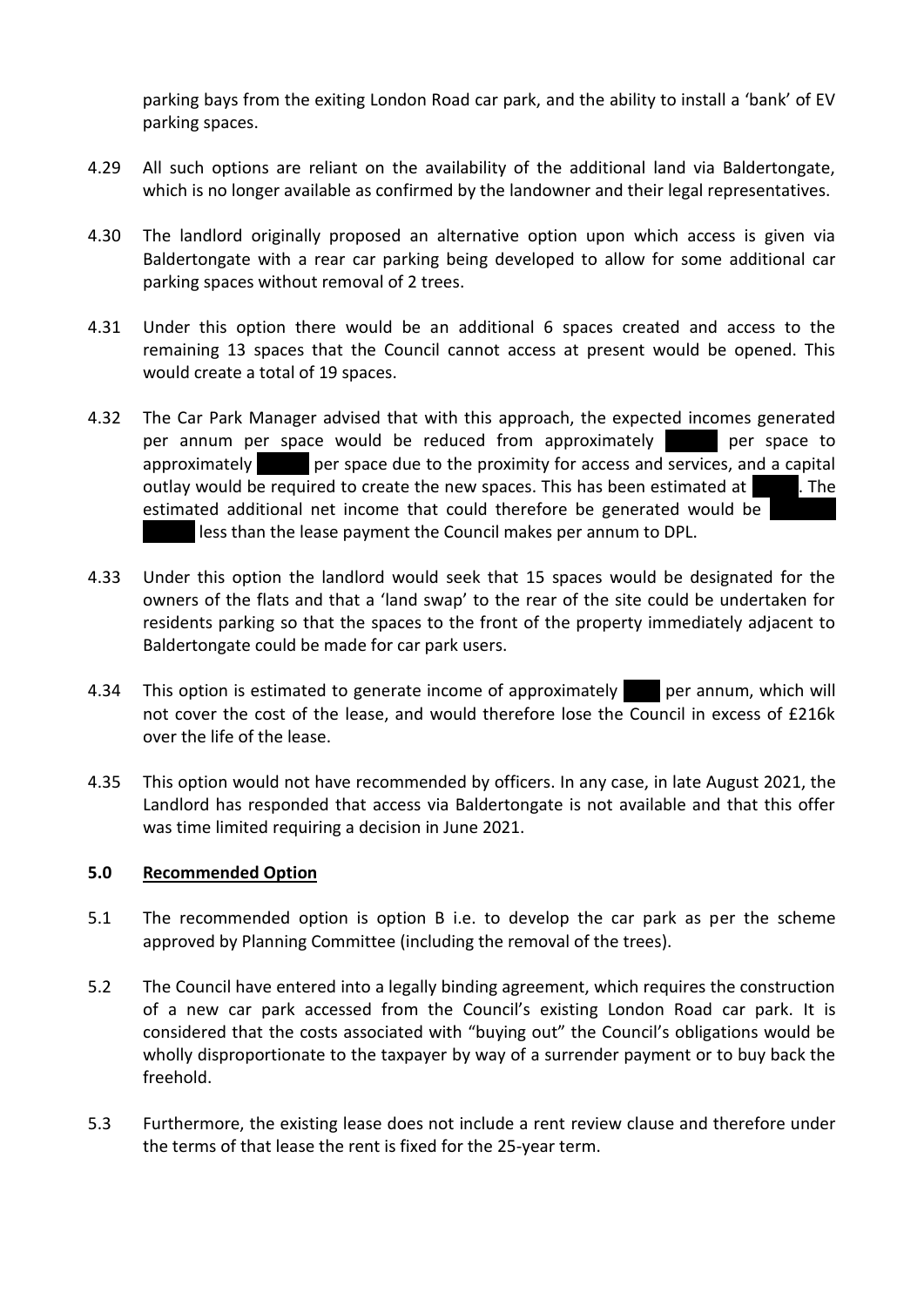- 5.4 Having carefully considered options relating to the subject site in isolation as well as increasing the car parking area by including the adjacent "yellow" land, it is clear that all variations of the scheme include the removal of all or some of the trees.
- 5.5 The economic and commercial benefits which the delivery of this scheme will bring to the wider town centre have been considered against the loss of green space and the understandable concerns raised by members of the public. On balance, as the loss of green space can be offset by the tree planting scheme set out in the report, it is considered that the originally proposed scheme should proceed as planned.
- 5.6 The financial viability assessments all point towards the consented scheme; Option B as providing best value to the Council with this option also:
	- Allowing the site to become income generating in the shortest time period and offsetting the rent payments due to DPL which came into effect as from 22<sup>nd</sup> January 2020.
	- Deliver additional car parking in a popular shopper car park location, which will help protect the vitality and viability of the town centre.
- 5.7 A procurement process was initiated in April 2021 to ascertain what the updated costs would be for undertaking option B. The tender documentation stated a maximum budget of £150,000. The procurement process was completed in July 2021 and the lowest price tender received was **1246.000. This tender price is held until 1 October 2021.**
- 5.8 A proposed timeline for the implementation plan, should option B be approved, is shown in the table below. This timeline is predicated on the works necessary to ensure that the existing planning permission is complied with, being completed by the end of November.

| <b>Implementation Plan</b>                      |                   |      |  |  |  |  |
|-------------------------------------------------|-------------------|------|--|--|--|--|
| <b>Milestone</b>                                | <b>Deadline</b>   |      |  |  |  |  |
| Award of Tender for contractor                  | September<br>2021 | 30th |  |  |  |  |
| Preparation works on site                       | October 2021      |      |  |  |  |  |
| Works commence on site (estimated 7 week build) | November 2021     |      |  |  |  |  |
| Re-launch of extended and improved site         | March 2022        |      |  |  |  |  |

# **6.0 Equalities Implications**

6.1 The London Road Car Park has Disabled Parking Accreditation in recognition of its accessibility: [www.dpaccreditation.org.uk/about-the-dpa/about-the-dpa.](http://www.dpaccreditation.org.uk/about-the-dpa/about-the-dpa) Any approved option will also provide for additional disabled parking.

#### **7.0 Financial Implications (FIN21-22/4006)**

7.1 Of the original £115,000 capital budget, approved at 30 November 2017, for the extension to London Road car park, £7,593 has already been incurred on scoping and planning works carried out in 2018/19. Therefore, in 2020/21 there is a remaining Capital Budget available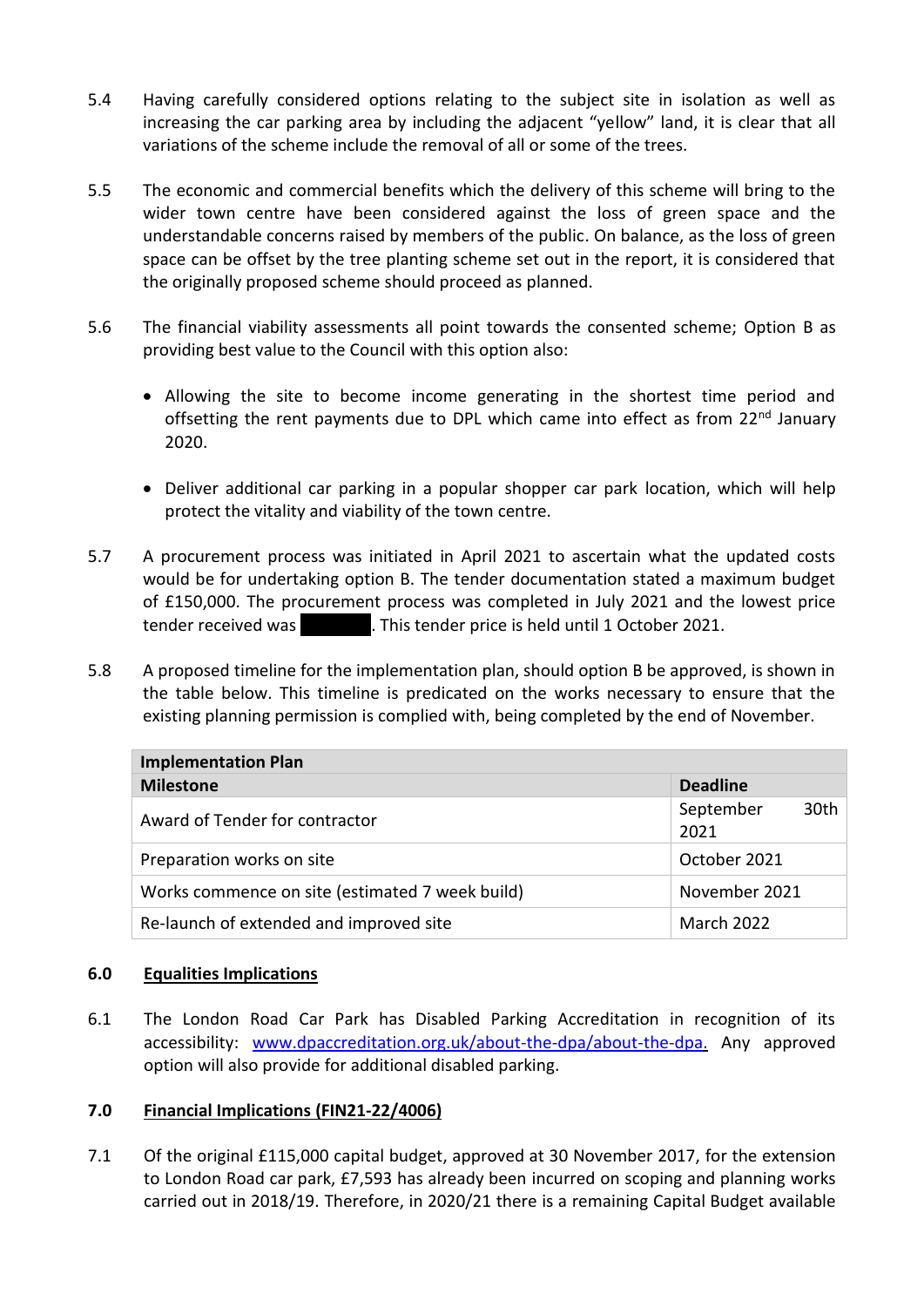of £107,407. Should the scheme not go ahead based on the original approval this £7,593, would be abortive and need to be charged to the general fund revenue account.

- 7.2 Should the decision be to not implement the currently approved scheme and buy back the land without implementing a car park, the Council would need to add this to the Capital Programme and remove the existing scheme.
- 7.3 The purchase would need to be funded through the Change Management Reserve. As per paragraph 4.7, the external valuation of the site as a car park is estimated at Annual additional income receivable based on the currently approved scheme of a car park would be forfeited and there would be, currently unquantifiable, costs in relation to the upkeep and maintenance of the green space.
- 7.4 Should the decision be to implement the scheme as is,

| to be funded by                                                                        |  |
|----------------------------------------------------------------------------------------|--|
| borrowing (MRP)                                                                        |  |
|                                                                                        |  |
| This would be charged to the revenue account over the remaining 22 years of the lease. |  |
|                                                                                        |  |
|                                                                                        |  |
|                                                                                        |  |

the Change Management Reserve to accommodate the purchase and would leave circa

7.5 Should the decision be to implement the reduced scheme,

|                                                                             | to be funded by |            |
|-----------------------------------------------------------------------------|-----------------|------------|
| borrowing (MRP)                                                             |                 |            |
|                                                                             |                 | This would |
| be charged to the revenue account over the remaining 22 years of the lease. |                 |            |
|                                                                             |                 |            |
|                                                                             |                 |            |
|                                                                             |                 |            |

7.6 Should the decision be to not implement the currently approved scheme and do nothing, the Council would be committed to the £30,000 annual lease payments over the remaining 22 years of the lease; a total of £660,000. In addition to this, there would be unquantifiable costs in relation to the upkeep and maintenance of the green space. At the end of the lease term, the Council would be required to implement the Car Park as per the lease agreement at an estimated cost of

#### **8.0 Comments of Section 151 Officer**

8.1 As set out in the report, the former Municipal Buildings and its associated green space was sold by the council to Datch Properties Ltd (DPL) on 1 November 2016 for £450,000.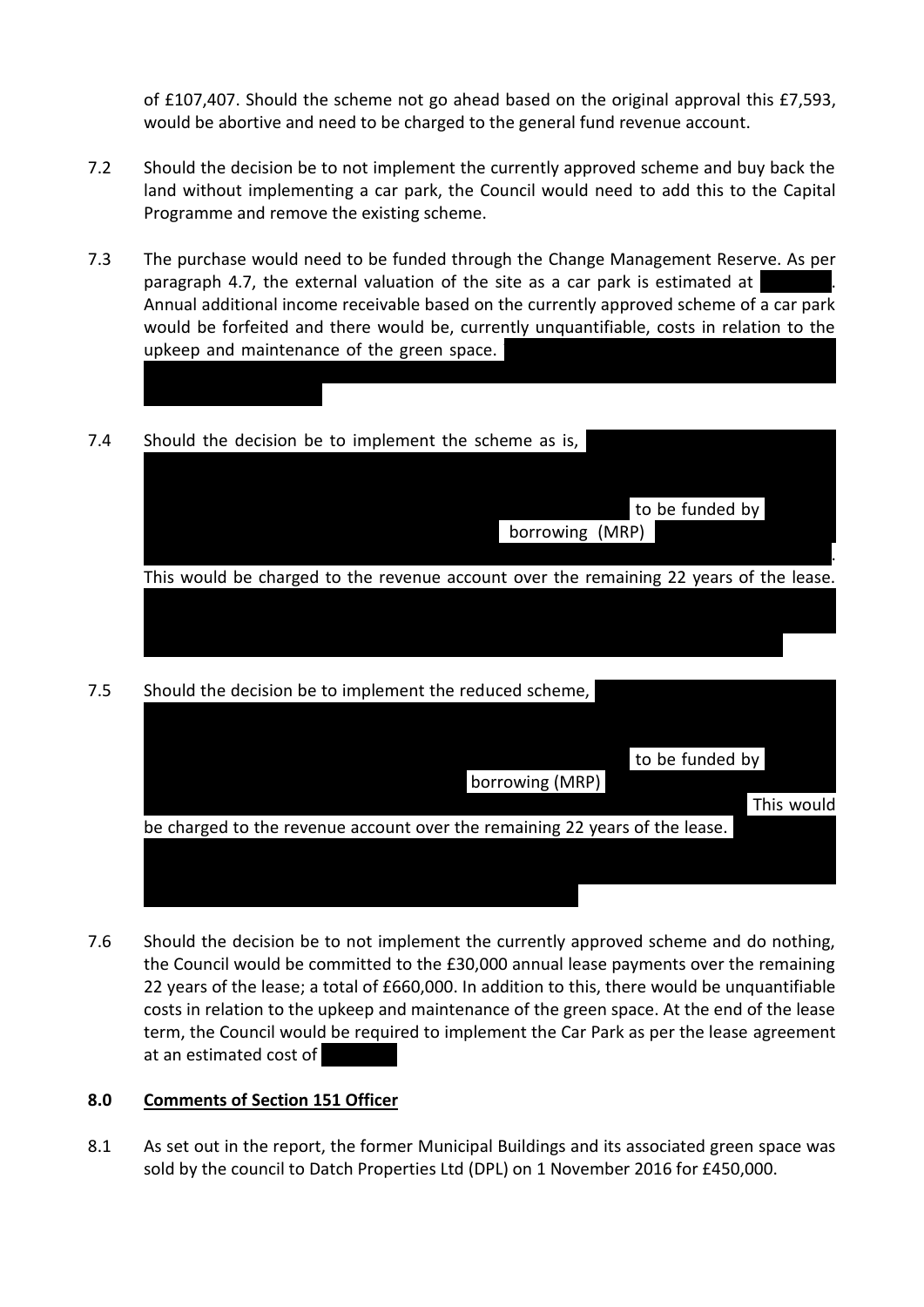- 8.2 On 22 January 2019, the council entered into a contractually binding 25 year lease for the land highlighted in blue in the diagram shown in section 1.3 of this report. The terms of the lease include an annual rent payment of £30,000 per annum, to commence after an initial rent free period of 2 years. The first payment, therefore, became due and was paid to the land owner on 22 January 2021. The only reason for entering into the lease was to construct a car park that would extend the availability of car parking on the existing London Road car park and to generate revenue that would exceed the annual rental cost of £30,000. The requirement to build a car park on this site was therefore included as a legal requirement in the lease.
- 8.3 This report includes options in addition to the approved scheme to remove the trees on site and build the car park and the financial implications of each of these options are summarised in the table in section 4.2 with more detail given in the Financial Implications in section 7. As stated in the report, two of these options are not viable as these would involve additional significant costs to the taxpayers of the district. These options are (i) do nothing and (ii) buy out of the lease/purchase the freehold.
- 8.4. The option to do nothing has no merit as the council would continue to pay £30,000 per annum for the remaining 22 years (£690,000 in total), continue to incur costs in maintaining the site and then have to build a car park anyway at the end of the lease term at an estimated cost of around **A100 (based on current cost of construction inflated to** the end of the lease term.
- 8.5 The option to purchase the land has even less merit and if the council were to choose this option then the efficacy of the decision will more than likely be open to challenge. The land owner has proposed a price for the land of £675,000 and the council's independent valuation has suggested a value of  $\overline{5}$  based on use of the land as a car park. There are two fundamental issues with pursuing this option:
	- i. The whole of the demise; municipal buildings and the green space was sold by the council in November 2016 for £450,000. The purchaser then sold the municipal buildings to a related party for £375,000. These buildings are currently being developed as apartments which will generate a further development profit for the owner. This option presented here is for the council to buy back the remaining green space for  $\sim$   $\sim$  5000.
	- ii. As stated above, the valuation of  $\overline{500}$  is based on the use of the land as a car park and not as green space; yet the intent is to use it as green space – otherwise the council would be developing it as a car park under the terms of the current lease. Therefore, if the council are to consider purchasing the land then it should be doing so at a value commensurate to its use as green space.
- 8.6 In my professional opinion the options regarding the purchasing of the site or doing nothing to the site and continuing to pay the lease liabilities do not offer value for money for the local taxpayer and therefore I endorse the recommended option B.

# **9.0 RECOMMENDATIONS that:**

**a) Members approve progression of recommended option B;**